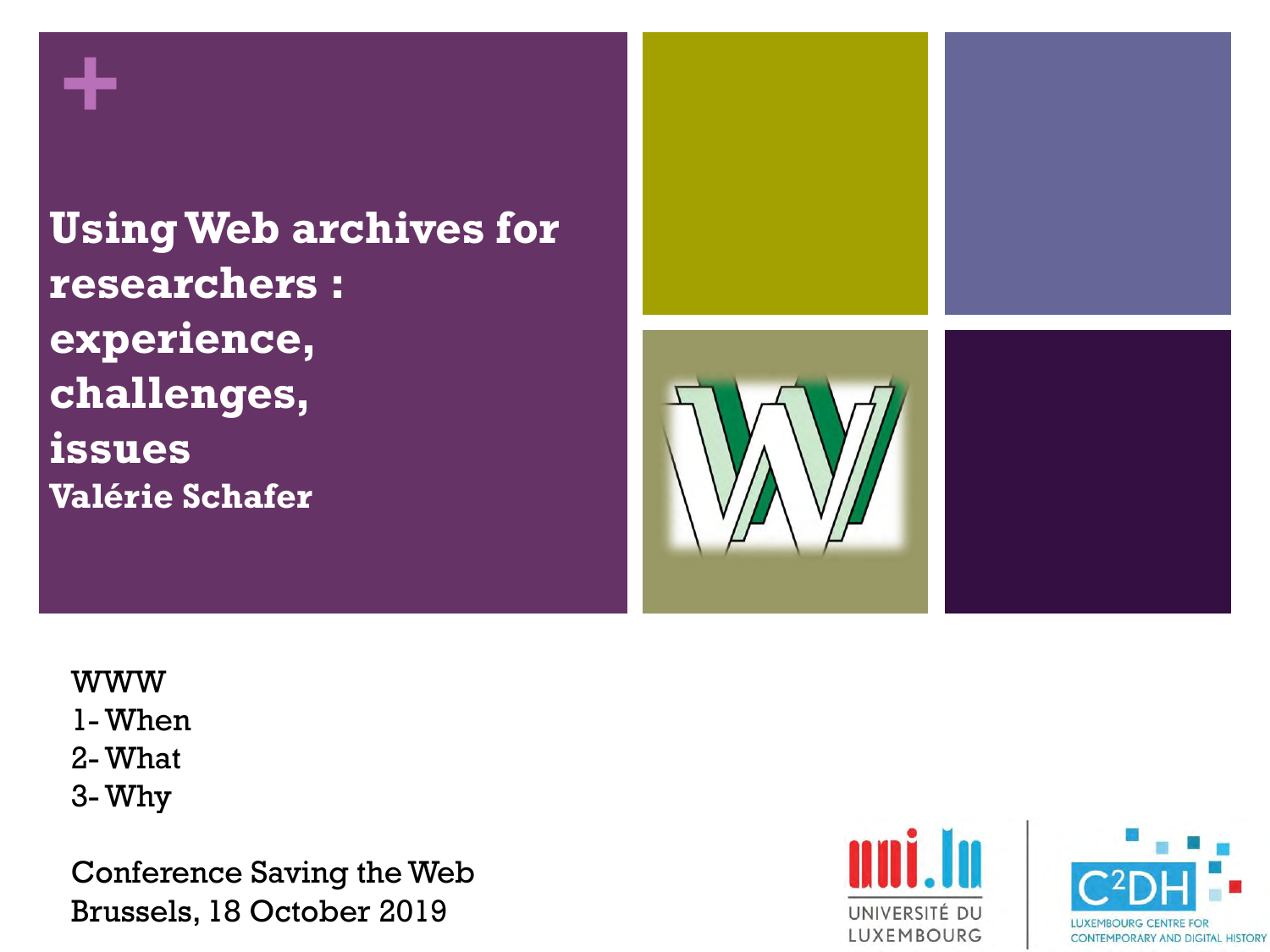## **+** When did I come to Web Archives?

- **I** istarted by studying the Web without Web Archives
- $\blacksquare$  2011 = discovery of Internet Archive thanks to Niels Brügg
- The French WEB90 project (2014-2018)
- $\blacksquare$  ASAP Project = a turn to DSN like Twitter (2016)
- *Negotiating the Web of the Past* (paper, 2016); Do Web Archives have Politics ? (presentation, 2017); *Qu'est-ce qu'une archive du Web?* (collective book, 2019)
- $\rightarrow$  Through WARCnet (funded by the Danish Research Council) : comparing Web domains / analysing transnational events (Terrorist attacks, Refugee crisis, EU parliamentary elections, Olympic Games in London…)





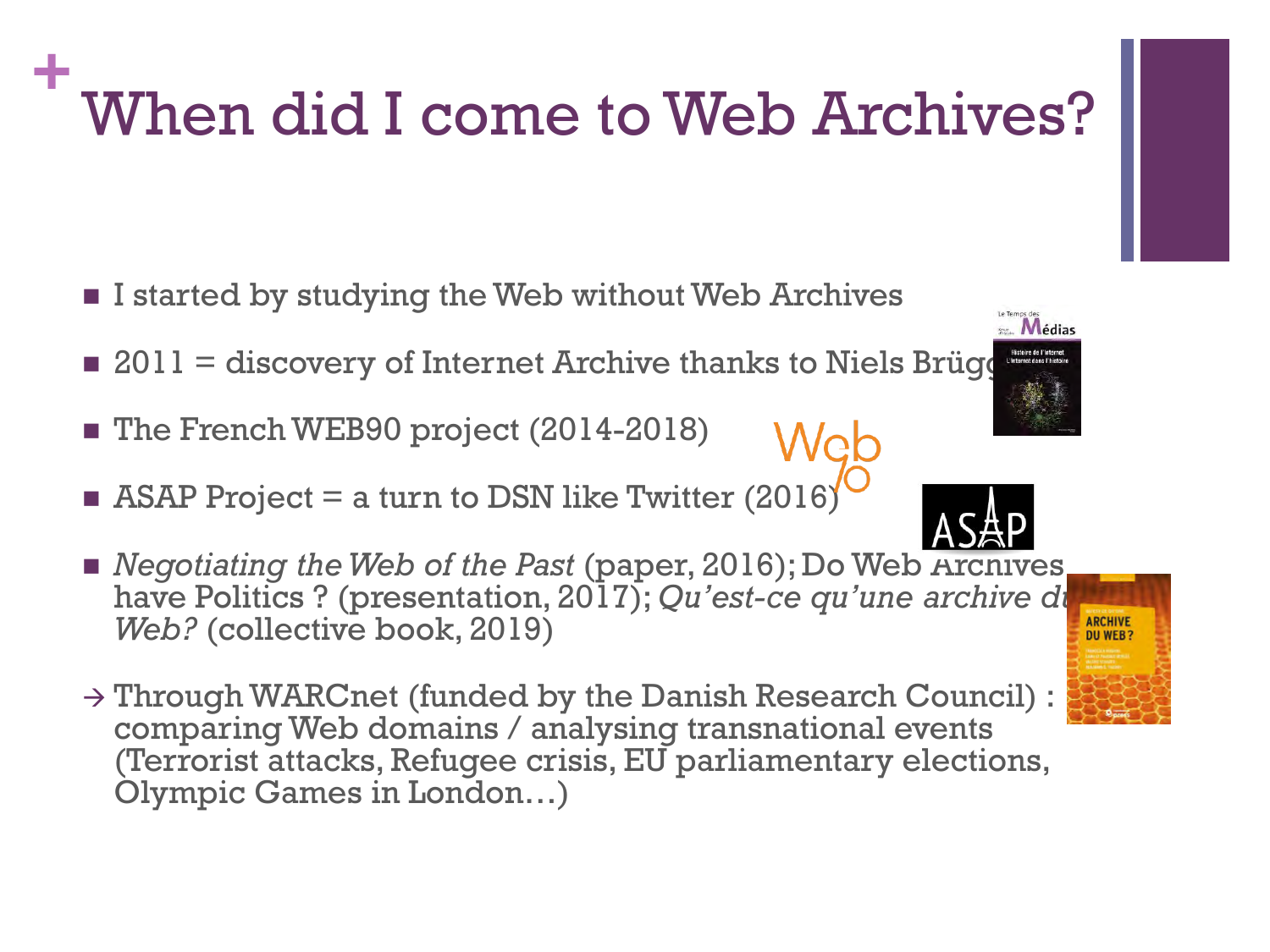# **+** What do we do with Web Archives ?

- Study of Web archiving processes and heritagization of our digital past
- Web archives as illustrations
- **Experience of the Web of the past / « re-enactment »**
- Getting some missing information to rebuild the digital landscape
- Crossing Web archives with other sources (printed, digitized, born-digital…)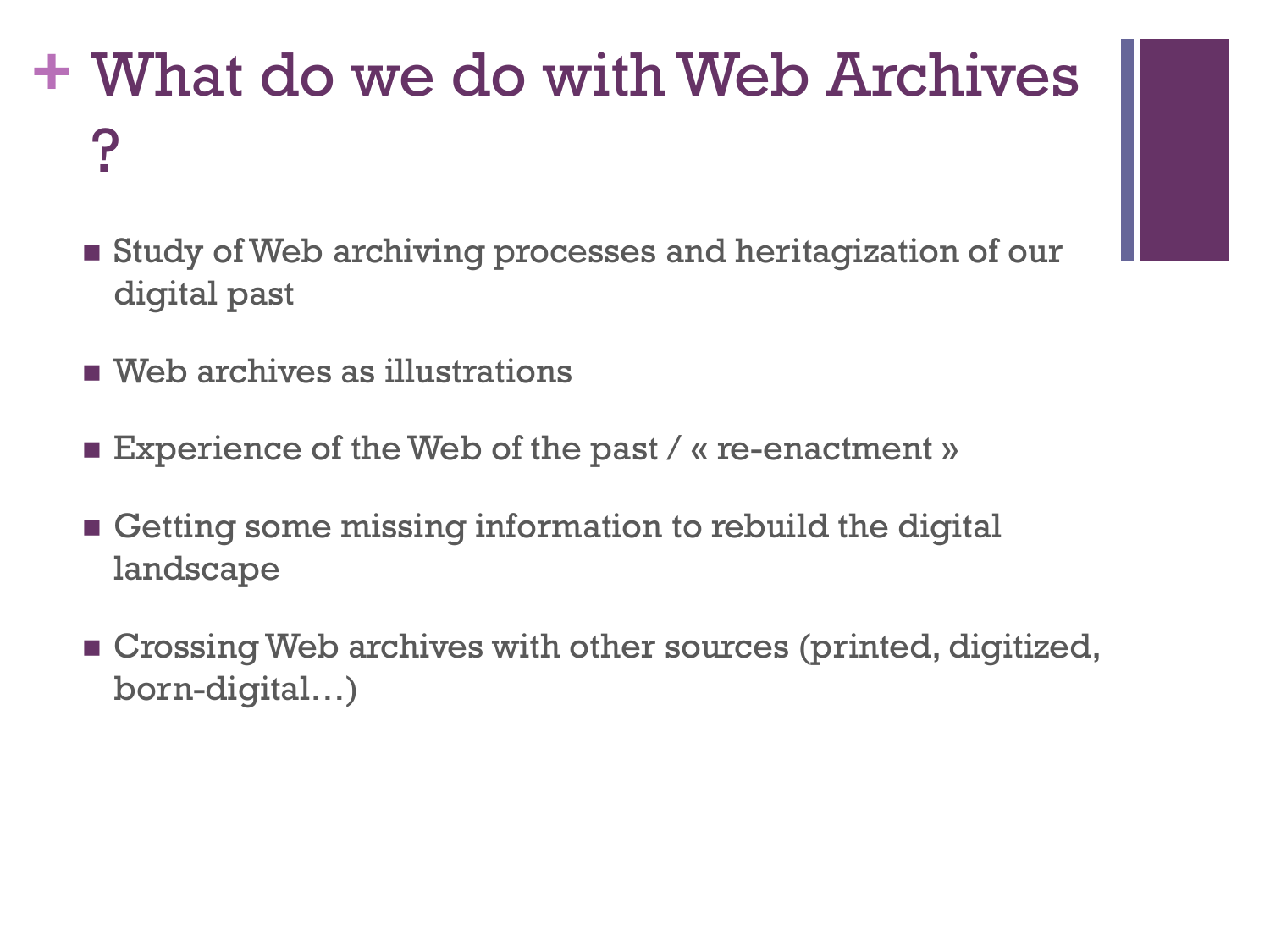## **Qualitative studies:**

Focused studies on some webpages;

diachronic study of websites;

Mapping networks and

Web landscape on a precise topic ...

### Les lieux de savoir

Dans les généalogies nourrissant l'histoire d'Internet, le rôle du monde scientifique depuis les années 1970 est crucial : il fournit les premiers développeurs et utilisateurs qui peuplent les listes et groupes de discussion, faisant d'Internet un grand forum savant. L'appropriation du Web par les professionnels du savoir relève alors d'une forme de migration innovante : les anciens outils aux interfaces rudimentaires ne sont pas délaissés, mais les nouveaux, au potentiel graphique et interactif riche, sont vite expérimentés par ces adoptants précoces. Les écoles, universités et bibliothèques se dotent rapidement de pages Web. De plus, le champ des utilisateurs savants s'élargit : depuis son centre académique, gagnant une population étudiante, il s'étend progressivement à sa périphérie, via les actions de médiation des associations et des professionnels. Le Web accompagne l'ouverture des lieux de savoir à la société. Camille Paloque-Berges



#### Unité réseaux du CNRS

http://www.urec.fr

Le CNRS est l'une des premières institutions scientifiques à mettre à disposition de son public de chercheurs une boîte à outils pour la découverte et l'appropriation du Web. D'abord généraliste, l'UREC devient en 1999 un annuaire spécialisé des lieux de l'enseignement supérieur et de la recherche.

#### Archive du 16 mai 1997 à 02:58 » Voir d'autres dates



**Biblio Online** 

http://www.bol.ocd.fr

Portail vers le monde des bibliothèques, Biblio Online est créé en 1997 par des développeurs de logiciels de gestion pour les bibliothécaires. À destination des professionnels et du grand public, il exemplifie les ponts entre traditions savantes et innovations technologiques.

Archive du 16 avril 1997 à 04:59 » Voir d'autres dates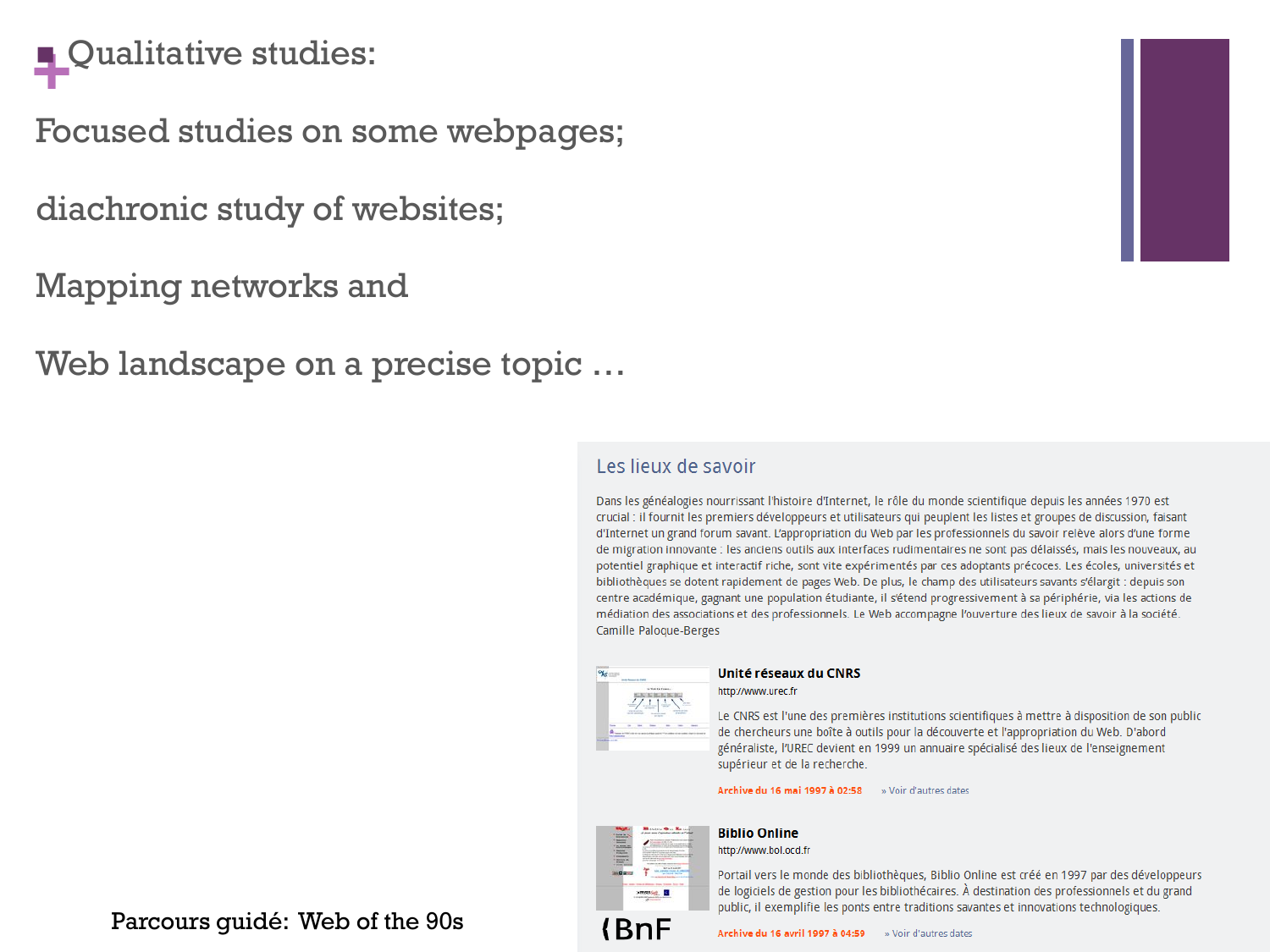

The virtual exhibit by Anat Ben-David 20 yars of IsraeliWebsites

<https://www.anatbendavid.info/single-post/> 2018/04/25/Virtual-Exhibition-20-years-of-Israeli-Websites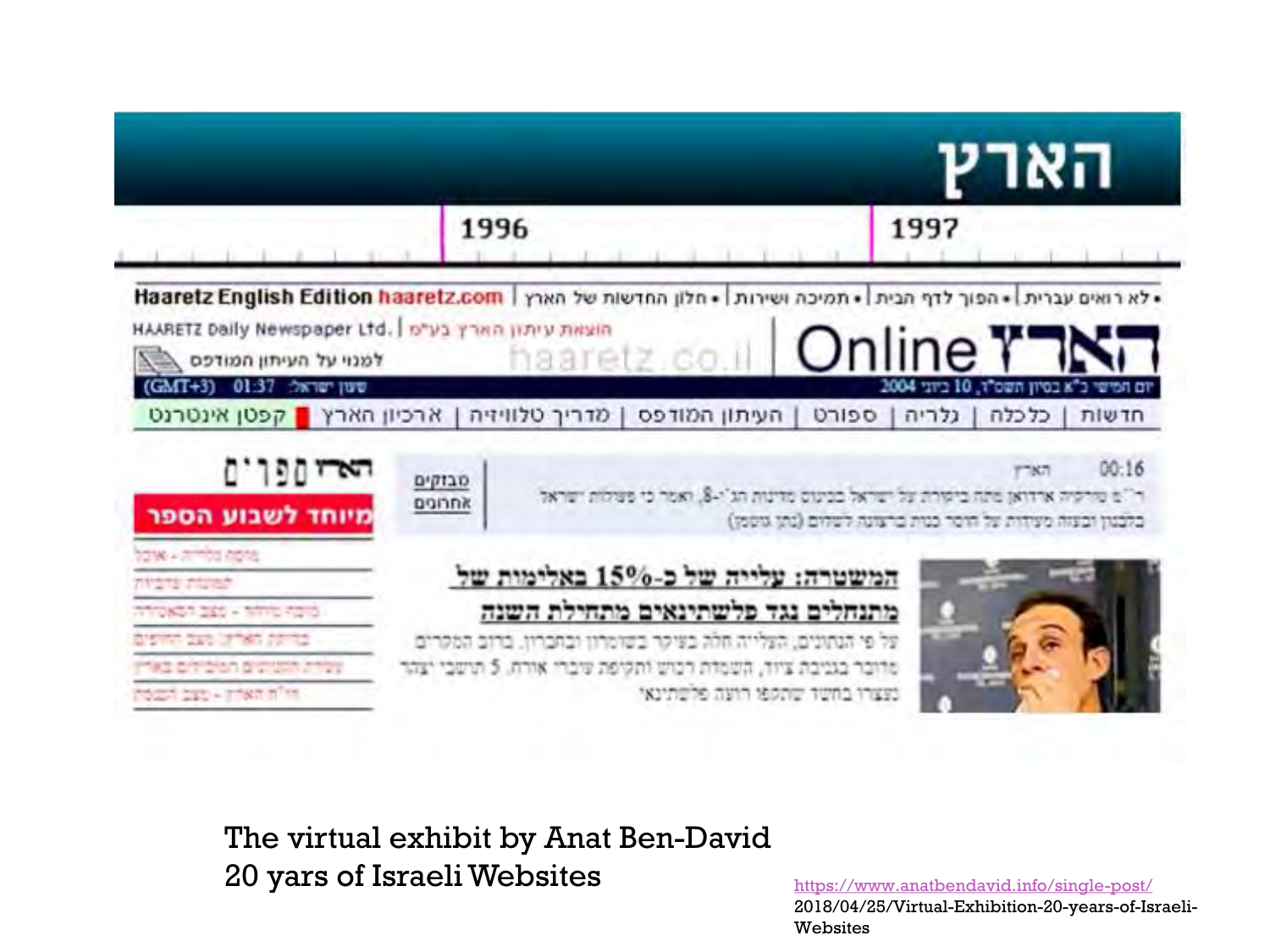# **+**

## **Trying to get a whole picture of the Web of the Past**



#### **CURRENT PROJECTS**

Probing a Nation's **Web Domain** 

RESAW-Transnational Research Infrastructure

Fundamental Tools for Web Research

### Probing a Nation's Web Domain - the Historical Development of the Danish Web

Purpose: The project aims at a) mapping the development of the Danish web domain .dk, b) developing the research infrastructure needed to conduct the study, c) become a blueprint for a European comparative study.

Expected outcomes: The outcome of the project will be: a) an analysis of the Danish web's historical development, b) a description of the needed research infrastructure, including descriptions of the different steps of the analysis, c) an outline of how the project can be implemented in other European countries.

[http://www.netlab.dk/research/projects/probing-a-nations-web-domain-the-historical](http://www.netlab.dk/research/projects/probing-a-nations-web-domain-the-historical-development-of-the-danish-web/)development-of-the-danish-web/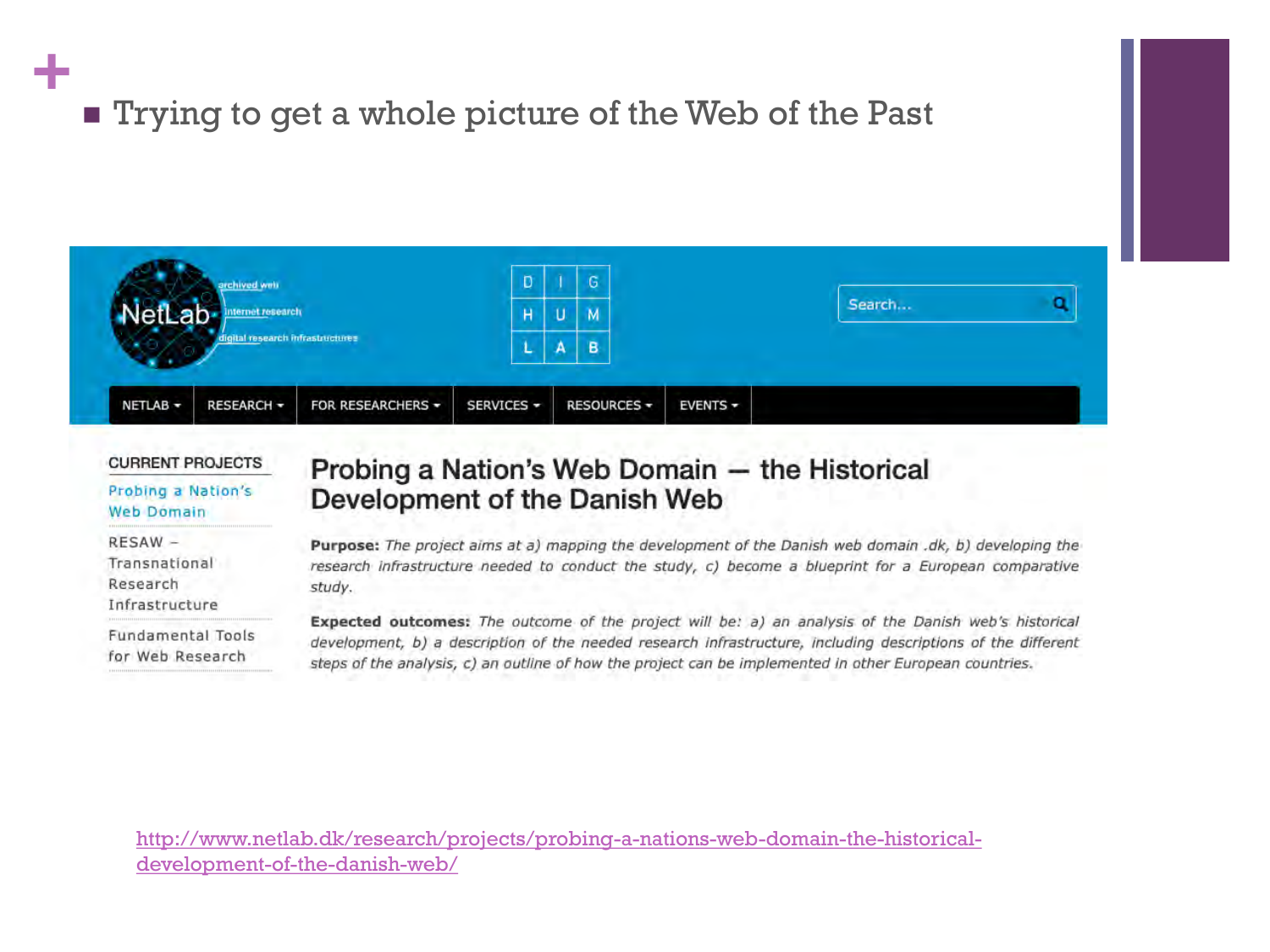### Quantitative Studies :Big (or fat) data and computationnal tools …







ina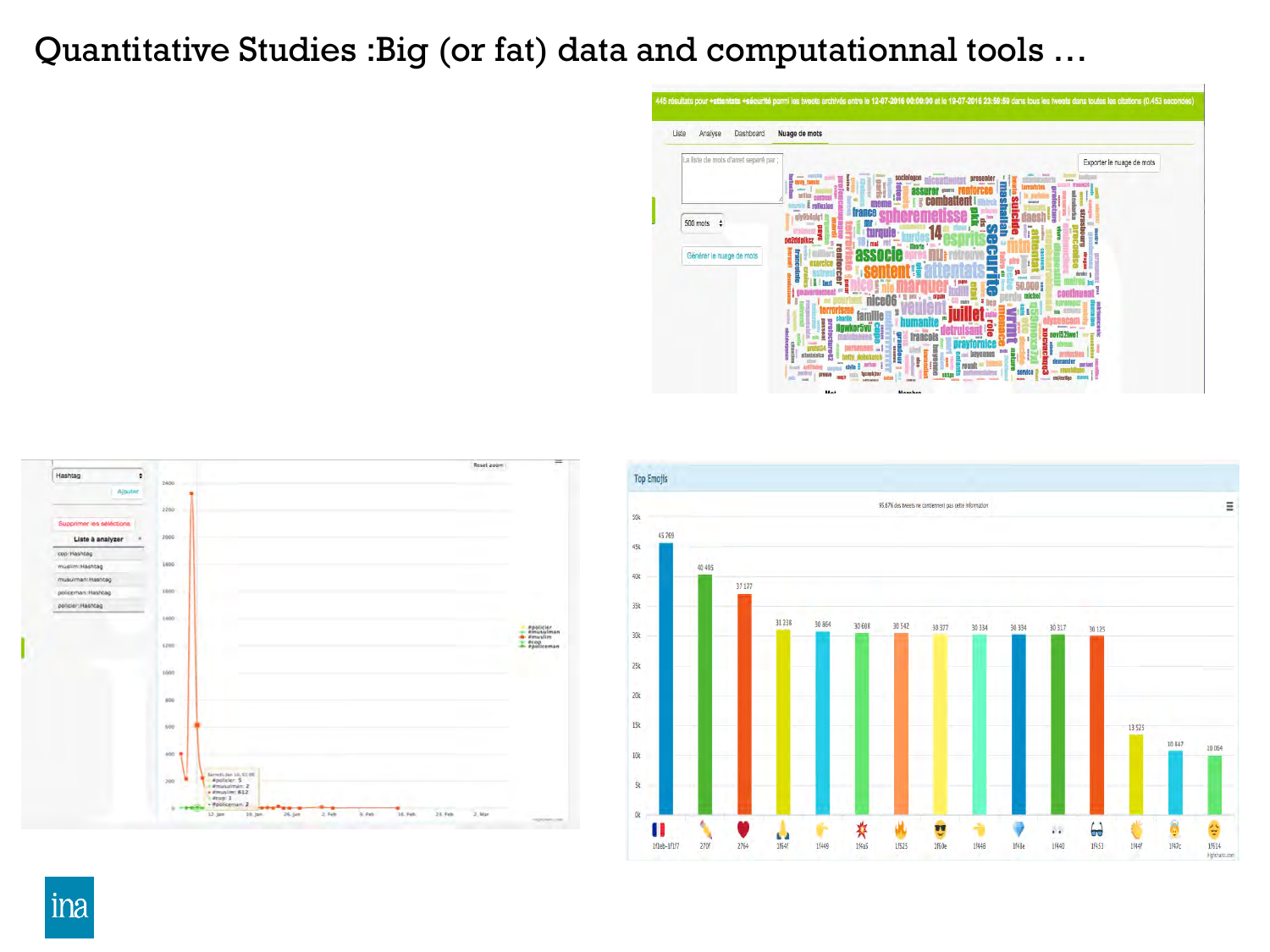# **+**Why do National Web Archives matter for researchers?

- 8 years ago: starting with the Wayback Machine and search by URLs
- An evolving field which moved fast during the research (search by key words or time stamps in the Wayback machine)
- A growing collaboration with French national Web Archives from 2016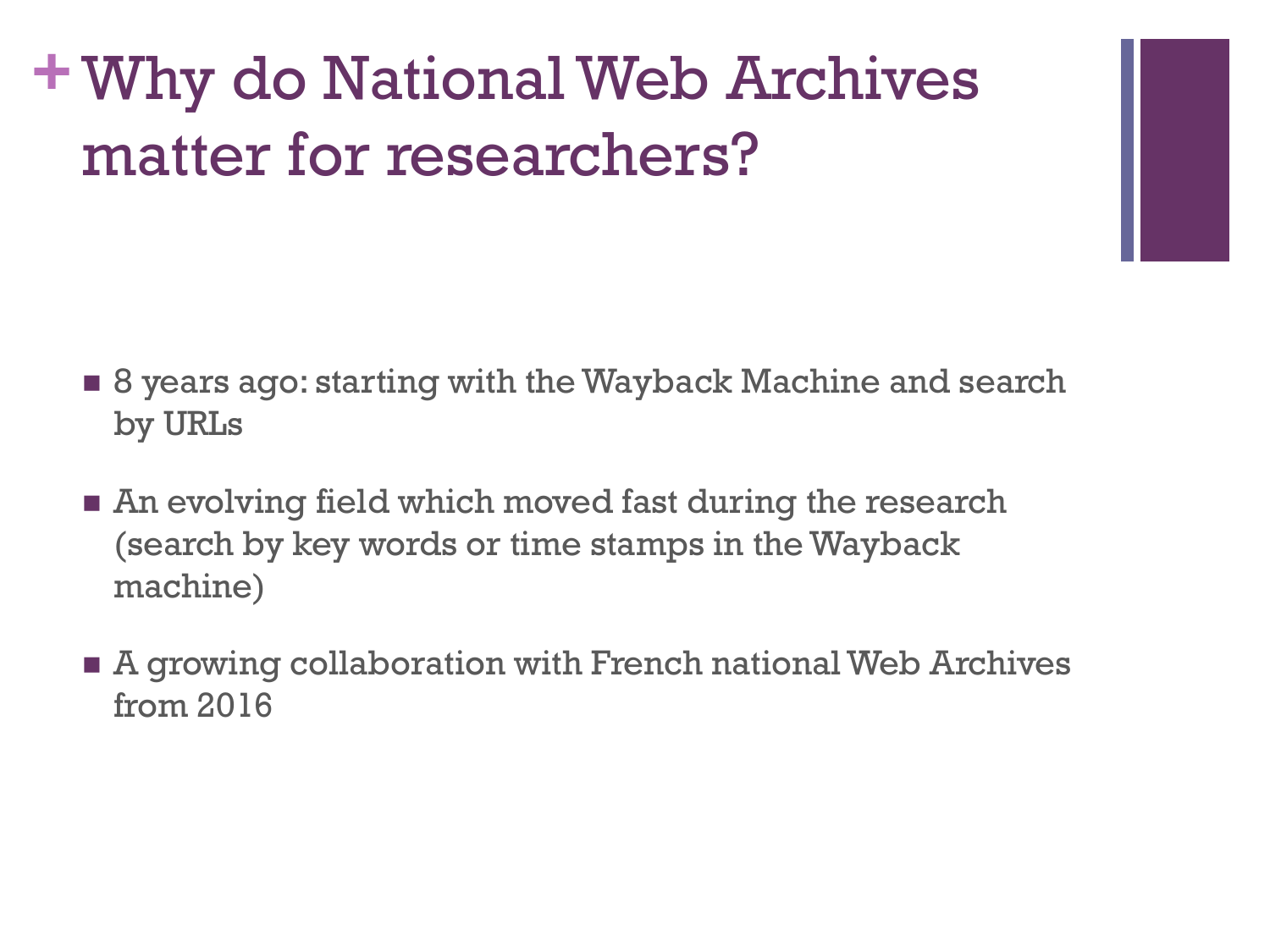| INTERNET ARCHIVE      |         |
|-----------------------|---------|
| <b>WayBackMachine</b> | http:// |

**BROWSE HISTORY** 

**DONATE** 

Explore more than 298 billion web pages saved over time





West Correction

图表显示

**BEE B** 

Explore more than 377 billion web pages saved over time

Enter a URL or words related to a site's home page

 $2000$ 

**RILL** 

### 2019















**Tools** 

Wayback Machine Availability API **Chrome Extension Firefox Add-on Safari Extension** iOS app Android app



### **Subscription Service**

Archive-It enables you to capture, manage and search collections of digital content without any technical expertise or hosting facilities. Visit Archive-It to build and browse the collections.

**Save Page Now** 

SAVE PAGE

https://

Capture a web page as it appears now for use as a trusted citation in the future. Try New Version! (beta)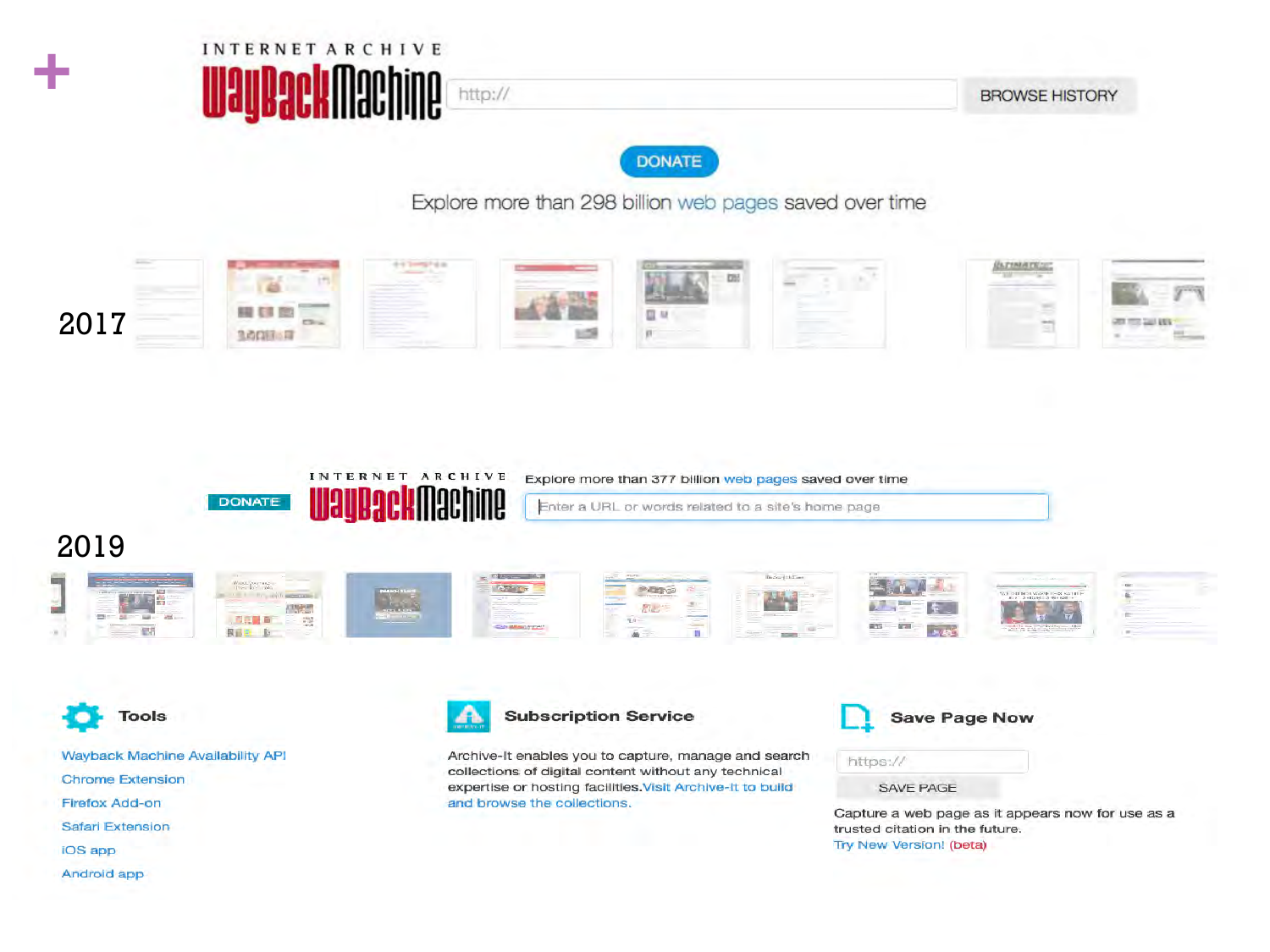# **+**The value of national collections

**(BnF** 

En urgence, collecte sur les attentats parisiens de 2015 Recherche avancée (?) Rechercher un ou plusieurs mots ou  $Mot(s)$ : une "expression exacte" Rechercher des mots qui apparaissent Proximité : Mot 1 Mot 2 à une distance de N Au moins un de ces deux champs doit être renseigné pour lancer une recherche. Exclure le(s) Exclure les documents où ce(s) mot(s)  $mot(s)$ : apparaissent (facultatif)  $(BnF)$ Filtres (facultatifs) Limiter la recherche à une date (aaaa, Date: mm/aaaa ou jj/mm/aaaa) Limiter la recherche à une période Ou période : de à (aaaa, mm/aaaa ou jj/mm/aaaa) Hôte, nom de Limiter la recherche à un hôte domaine, (gallica.bnf.fr), un nom de domaine extension: (bnf.fr) ou une extension (fr) Préciser le format de fichier des documents (html, text, pdf, image, Format: audio, video, word, excel, powerpoint, other) Rechercher

COLLECTIONS - MON COMPTE -

Aide A propos

Archives de l'internet Labs



### $\rightarrow$  Mediations and transparency

- $\rightarrow$  More « national » content
- $\rightarrow$  Searchable content at BnF available

from 2016

Internet Lab in 2016

Full-text advanced search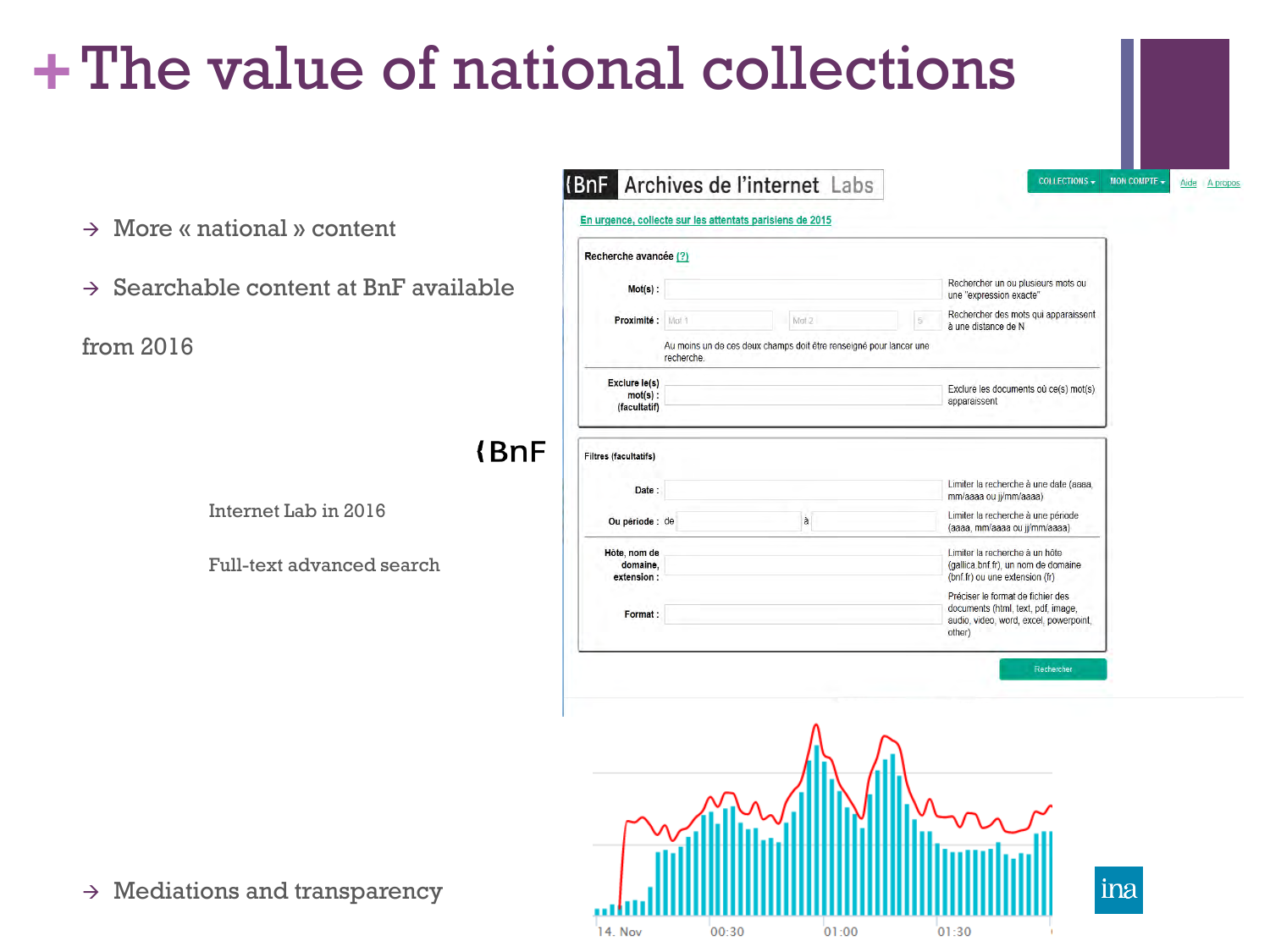

## Introducing the web-archives: Luxembourg

URLs per language (top 9)



Presentation**"Research opportunities for the archived web in the Benelux"** at DH Benelux by **Sally Chambers, Peter Mechant, Kees Teszelszky, Yves Maurer**